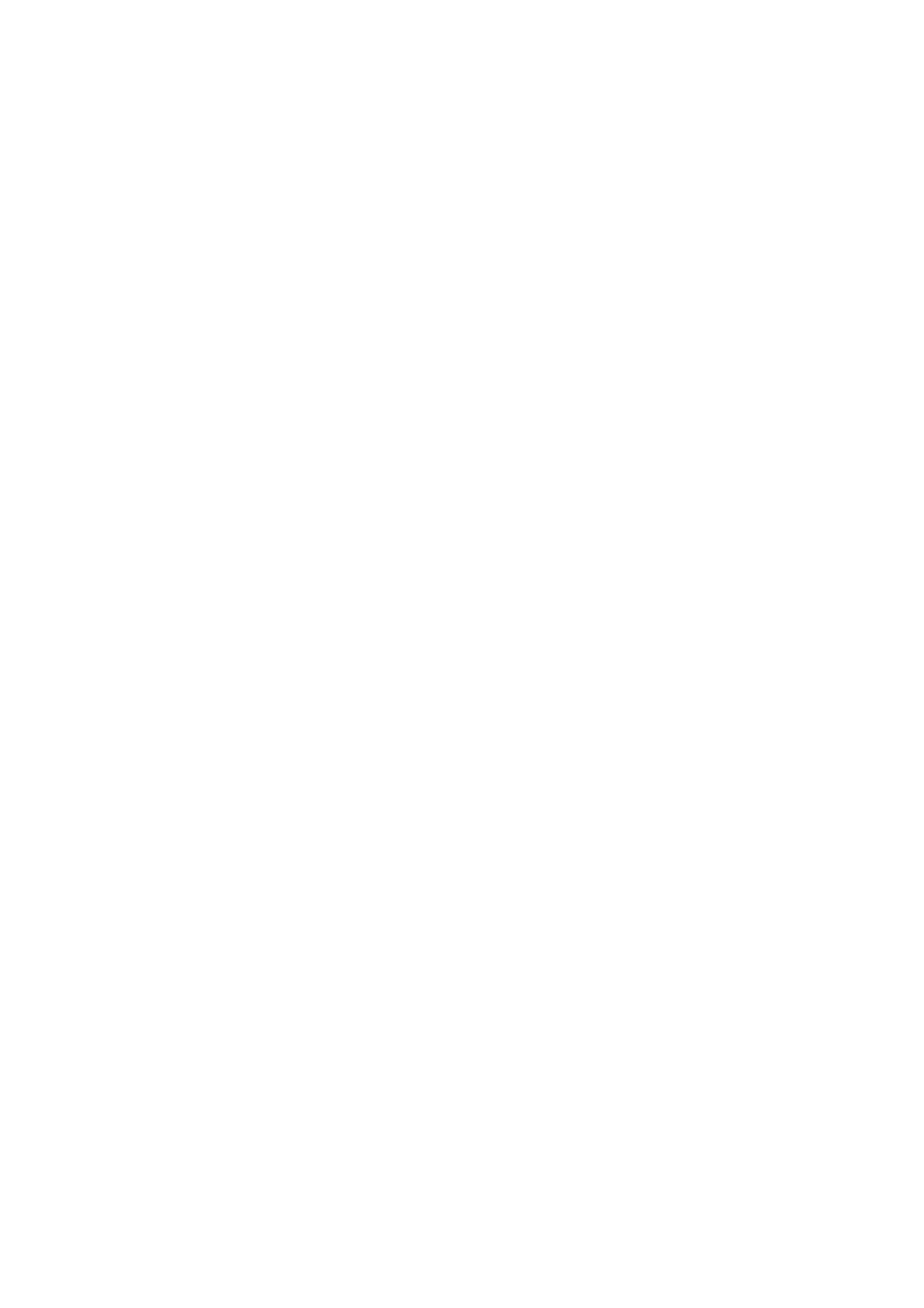# **Contents**

| Degree of Bachelor of Science (Physiotherapy) (BSc) (Physio) 4           |  |
|--------------------------------------------------------------------------|--|
|                                                                          |  |
|                                                                          |  |
|                                                                          |  |
|                                                                          |  |
|                                                                          |  |
|                                                                          |  |
|                                                                          |  |
|                                                                          |  |
|                                                                          |  |
|                                                                          |  |
| Certificate in Outcome Assessment in Motor Disability Web Based Distance |  |
|                                                                          |  |
|                                                                          |  |
|                                                                          |  |
|                                                                          |  |
|                                                                          |  |
|                                                                          |  |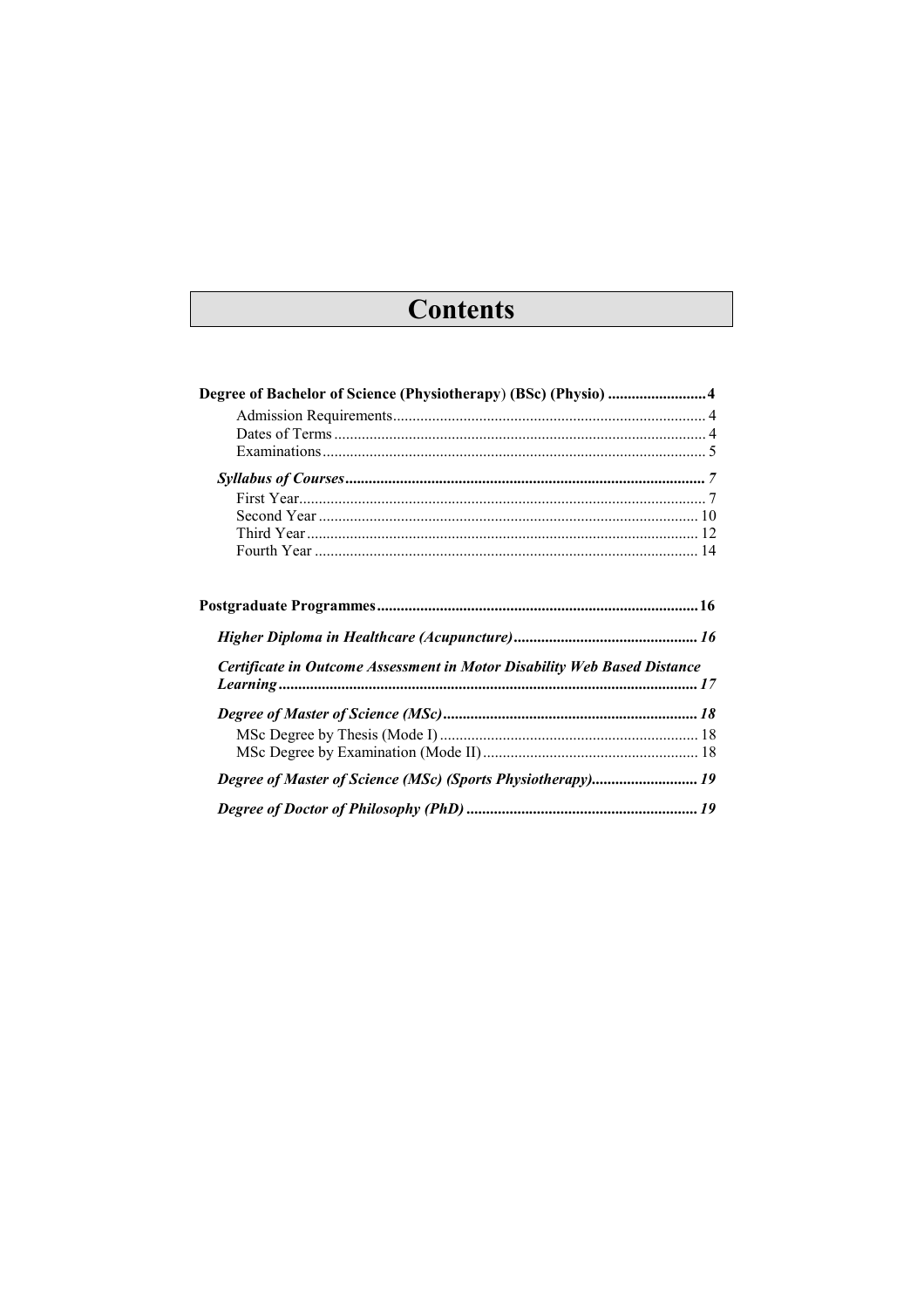### **Degree of Bachelor of Science (Physiotherapy**) **(BSc) (Physio)**

The full-time degree course leads to the examination for the Degree of Bachelor of Science (Physiotherapy) of the National University of Ireland and to recognition by the Irish Society of Chartered Physiotherapists and the Chartered Society of Physiotherapy, London.

The programme of study for the degree extends over a period of four years. Courses will be given in University College Dublin and in the School of Physiotherapy, Mater Misericordiae Hospital. While working in a hospital, students are subject to the rules of the hospital.

### *Admission Requirements*

Admission to the course is based on the points system for students taking Leaving Certificate examinations. The points score of an applicant will be calculated on the six best subjects in a single year. It is anticipated that fifty-six places will be available in the first year class in session 2002/2003

Students who are offered a place must pass a medical examination for physical fitness. They will be sent a medical form for completion by their own doctor. On entry, they must be prepared to undergo a Mantoux test for tuberculosis.

### *Dates of Terms*

The 2002/2003 session is as follows:

Michaelmas Term: Monday, 16 September 2002 – Friday, 06 December 2002

(First Semester)

Hilary and Trinity Terms: Monday, 06 January 2003 – Friday, 01 March 2003

(Second Semester) Monday, 24 March 2003 – Thursday, 17 April 2003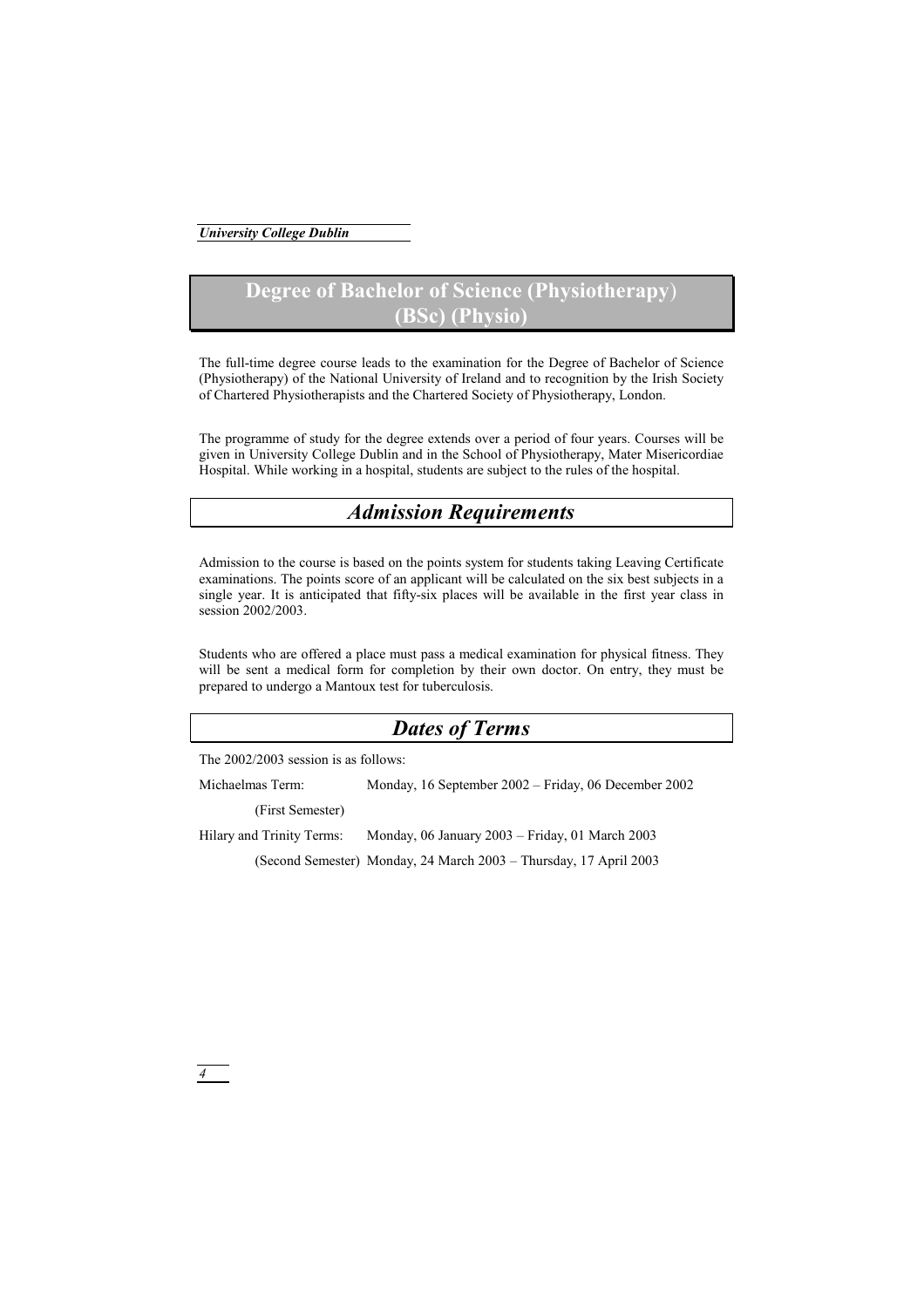### *Examinations*

#### **First University Examination in Physiotherapy**

The courses of instruction and subjects of examination are:

| <b>EXPH</b> | 1605 | <b>Experimental Physics</b>            |
|-------------|------|----------------------------------------|
| <b>CHEM</b> | 1605 | Chemistry                              |
| <b>BIOC</b> | 1601 | Biochemistry                           |
| <b>ANAT</b> | 1002 | Anatomy                                |
| <b>PHYS</b> | 1002 | Physiology                             |
| <b>PSY</b>  | 1701 | Psychology                             |
| <b>PHTY</b> | 1001 | Manipulative Procedures                |
| <b>PHTY</b> | 1002 | Therapeutic Movement                   |
| <b>HCIN</b> | 1002 | Introduction to Healthcare Informatics |
|             |      |                                        |

The examination is held in the Summer and Autumn. Students who fail to complete the First University Examination in Physiotherapy in the Autumn are required to re-attend the respective courses in the following session before re-entering for the examination.

The First University Examination in Physiotherapy must be passed within two years of the date of entering the course.

#### **Second University Examination in Physiotherapy**

The courses of instruction and subjects of examination are:

| <b>ANAT</b> | 2002 | Anatomy                            |
|-------------|------|------------------------------------|
| <b>PHYS</b> | 2002 | Physiology                         |
| <b>PHTY</b> | 2001 | Manipulative Procedures            |
| <b>PHTY</b> | 2002 | Therapeutic Movement               |
| <b>PHTY</b> | 2003 | Biomechanics and Kinesiology       |
| <b>PHTY</b> | 2004 | Applied Physics and Electrotherapy |
| <b>PHTY</b> | 2005 | Practice of Physiotherapy          |
|             |      |                                    |

The examination is held in the Summer and Autumn. Students who fail to complete the Second University Examination in Physiotherapy in the Autumn are required to re-attend the respective courses in the following session before re-entering for the examination.

The Second University Examination in Physiotherapy must be passed within two years of the date of passing the First University Examination in Physiotherapy.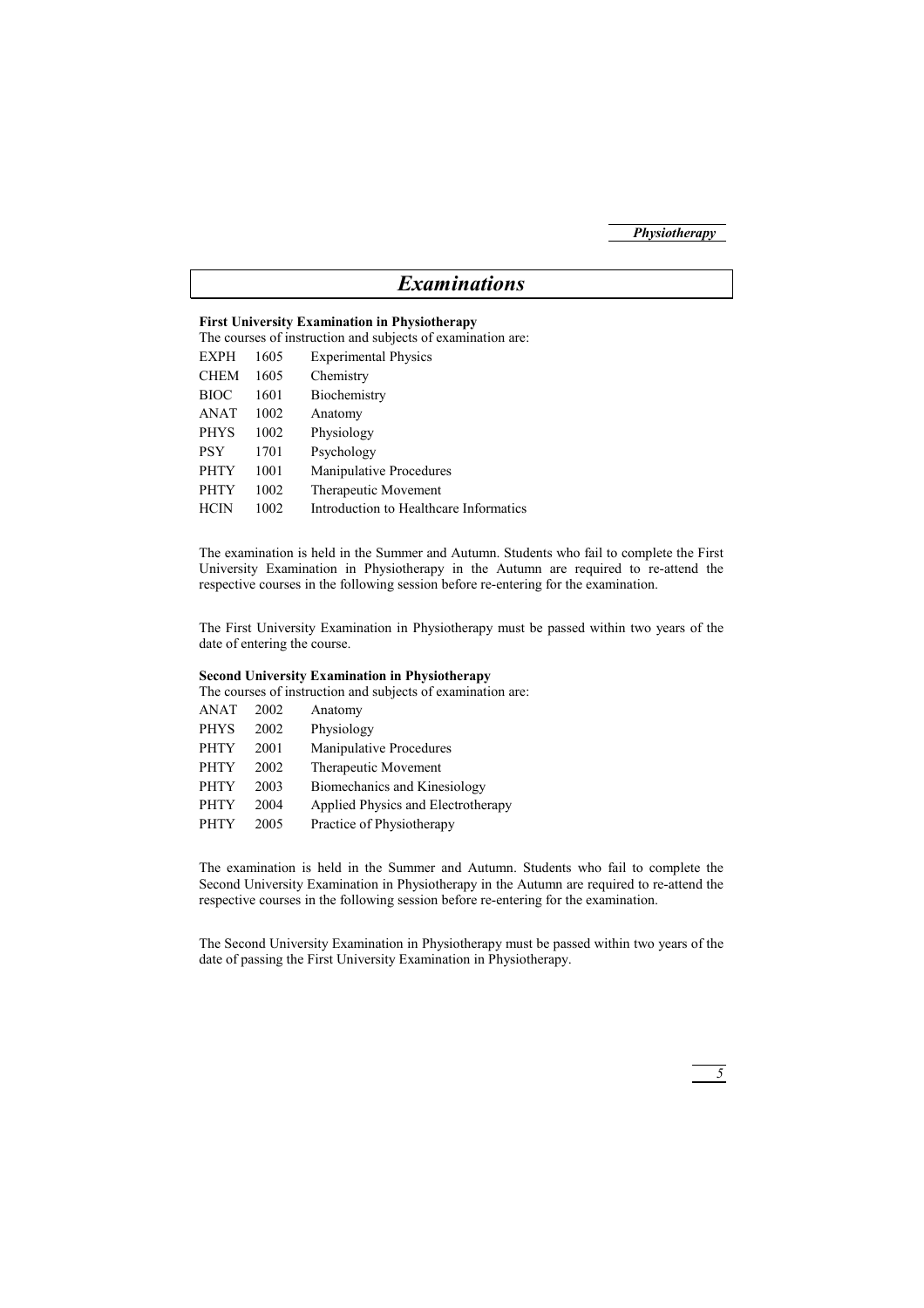#### *University College Dublin*

#### **Third University Examination in Physiotherapy**

The courses of instruction and subjects of examination are:

| 3005 | Practice of Physiotherapy                     |
|------|-----------------------------------------------|
| 3701 | Sociology                                     |
| 3701 | Psychology                                    |
| 3001 | Epidemiology, Statistics and Research Methods |
| 3001 | Manipulative Procedures                       |
| 3002 | Therapeutic Movement                          |
| 3003 | Biomechanics and Kinesiology                  |
| 3004 | Applied Physics and Electrotherapy            |
|      |                                               |

The examination is held in the Summer and Autumn. Students who fail to complete the Third University Examination in Physiotherapy in the Autumn are required to re-attend the respective courses in the following session before re-entering for the examination.

#### **Clinical Attendance**

The students' clinical performance will be evaluated by two in-course assessments during third year.

#### **Fourth University Examination in Physiotherapy**

The courses of instruction and subjects of examination are:

| <b>PHTY</b> | 4004 | Practice of Physiotherapy |
|-------------|------|---------------------------|
| <b>PSY</b>  | 4001 | Psychiatry                |
| <b>FMED</b> | 4002 | Legal Medicine            |
| <b>BMGT</b> | 3046 | Management.               |

There is a minor dissertation. Examinations are held in Summer and Autumn. The examination in Legal Medicine is held at the end of the First Semester. The Bachelor of Science (Physiotherapy) Degree may be awarded with honours.

#### **Continuous Assessment**

Physiotherapy skills are tested by continuous assessment in First, Second, Third and Fourth Years**.** 

#### **Clinical Attendance**

The attendance of students at clinical courses in the general and specialist hospitals affiliated to the University must be certified before proceeding to the Third and Fourth University Examinations in Physiotherapy. The students' clinical performance will be evaluated by two in-course assessments during Fourth year.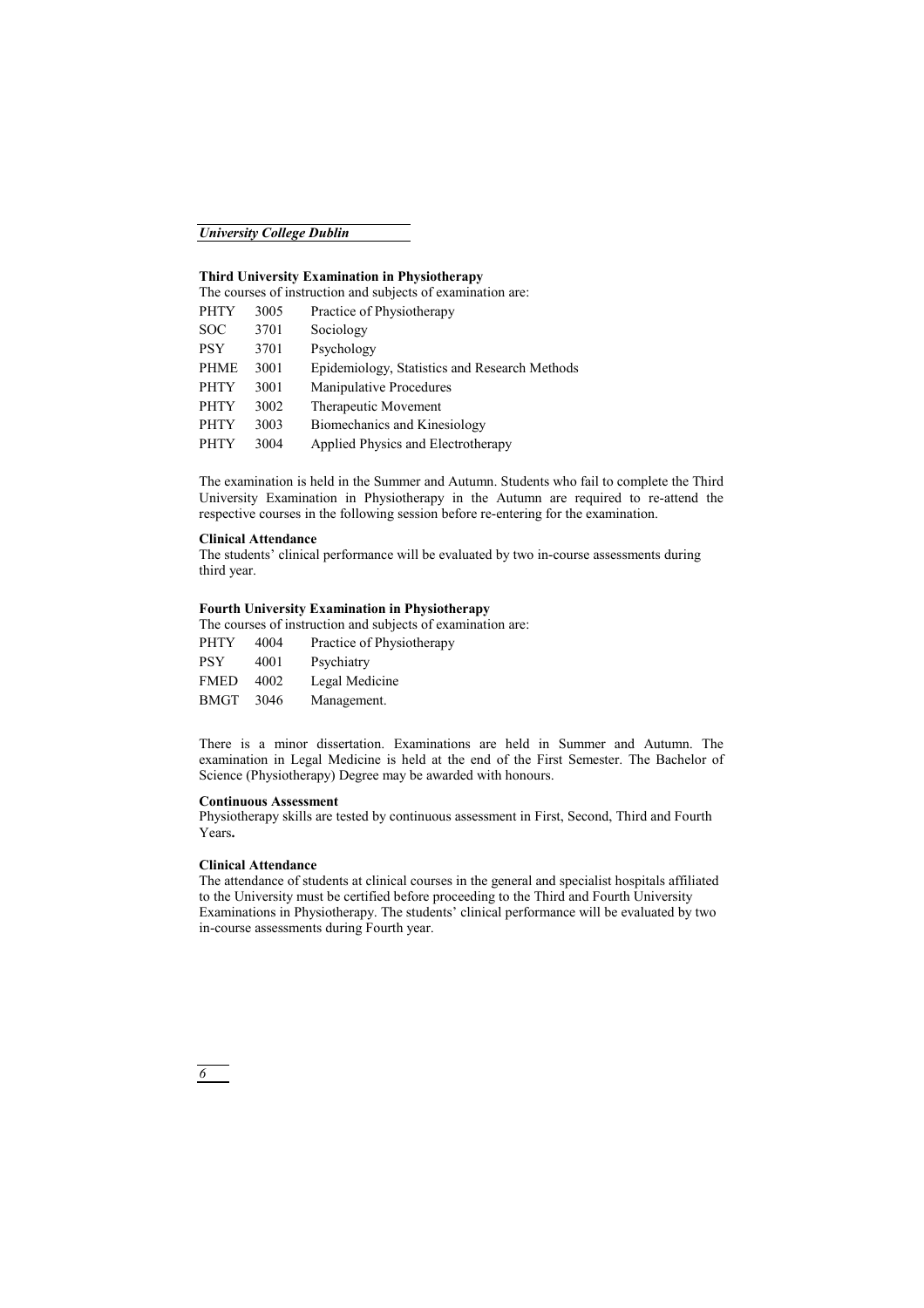### *Syllabus of Courses*

### *First Year*

#### **Anatomy (ANAT 1002)**

Two lectures, two hours practical/dissection and one applied anatomy/functional anatomy seminar per week during the first and second semesters.

The course in Anatomy is continuous over the first and second years. It is designed to provide students with the working knowledge of the structure of the human body which is an essential foundation for their clinical studies. Studies in the first year are concerned with the topographical and functional anatomy of the limbs and thorax. Particular attention is paid to the muscles, bones and joints of the regions.

#### *Course:*

- 1. Osteology and Arthrology. Myology.
- 2. Anatomy of the limbs and thorax.
- 3. Surface and functional anatomy on the living model.
- 4. Anatomy of the abdomen and pelvis.

#### **Experimental Physics (EXPH 1605)**

Lectures: Two or three lectures per week during the first and second semesters..

*Lectures:*

Mechanics Atomic Theory of Matter Wave Phenomena Light and Sound Thermal Physics Electricity and Magnetism Change of State

#### **Chemistry (CHEM 1605)**

*Lectures: Eighteen hours during the first semester.*  Introduction to fundamental concepts of molecular structure and of chemical reactivity.

Brief overview of the common functional groups, including chemical and physical properties, and examples of compounds which are important in nature and in medicine. Introduction to biomolecules, including lipids, carbohydrates and amino acids.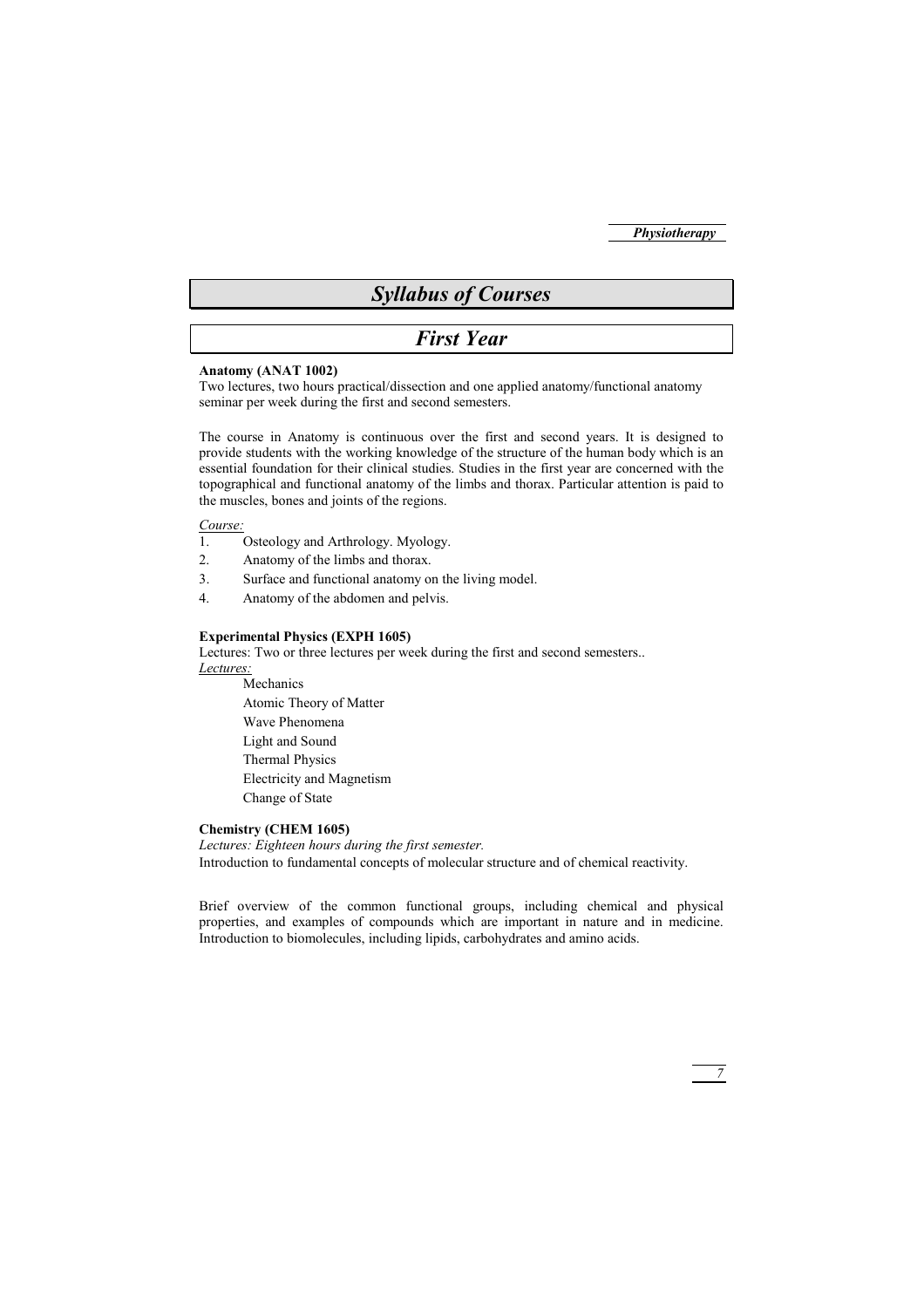#### *University College Dublin*

#### **Biochemistry (BIOC 1601)**

*Lectures: Twenty hours during the first and second semesters.* 

- 1. Cell Biology and Biochemistry. The building blocks of the cell proteins, lipids and carbohydrates. Structure and function of enzymes. Structure and function of biological membranes.
- 2. DNA and RNA, molecules of heredity. Heredity and the cell. The structure of nucleic acids. RNA directed protein synthesis. Hereditary diseases and genetic engineering.
- 3. Generation and storage of metabolic energy. Glycolysis. Glycogen, Gluconeogenesis and Glucose homeostasis. Storage and mobilization of lipids. Oxidation of fatty acids.
- 4. Metabolism of nitrogenous compounds; aspects of nutrition. Synthesis and catabolism of amino acids. Nitrogen balance and protein requirements. Formation of urea. Vitamins.

#### **Psychology (PSY 1701)**

*Lectures: One hour per week during the first or second semester.* 

- 1. General introduction to psychology and the history of psychology (particularly Behaviourism and Gestalt psychology).
- 2. Learning, sensation and perception, motivation.
- 3. Cognitive psychology, attention, memory and mental imagery.
- 4. Theories of personality (psychoanalysts, humanists, trait approaches to personality).
- 5. Life span development (psycho-social theories of Erikson and Levinson).

#### **Physiology (PHYS 1002)**

Lectures: One lecture and one practical class each week during the first and second *semesters.* 

The course in Physiology over the first year is designed to give the student an in-depth knowledge of fundamental reactions of living organisms, particularly in the human body. The major topics covered include the following: the cell; primary tissue; connective tissue; skin; muscle; nervous tissue; blood; lymphoid tissues.

Laboratory classes are concerned with the microscopic structure of tissues, organs and systems and particular emphasis is placed on the relationship of structure and function.

#### **Manipulative Procedures (PHTY 1001)**

*Lectures/Practicals: Two hours per week during the first and second semesters.* 

Performance of basic manipulations, modification of techniques for specific effects. Physical and physiological effects of manipulative procedures. Introduction to the assessment and treatment of musculoskeletal disorders. Assessment of upper limb musculoskeletal disorders and treatment using mobilisation techniques and deep transverse frictions.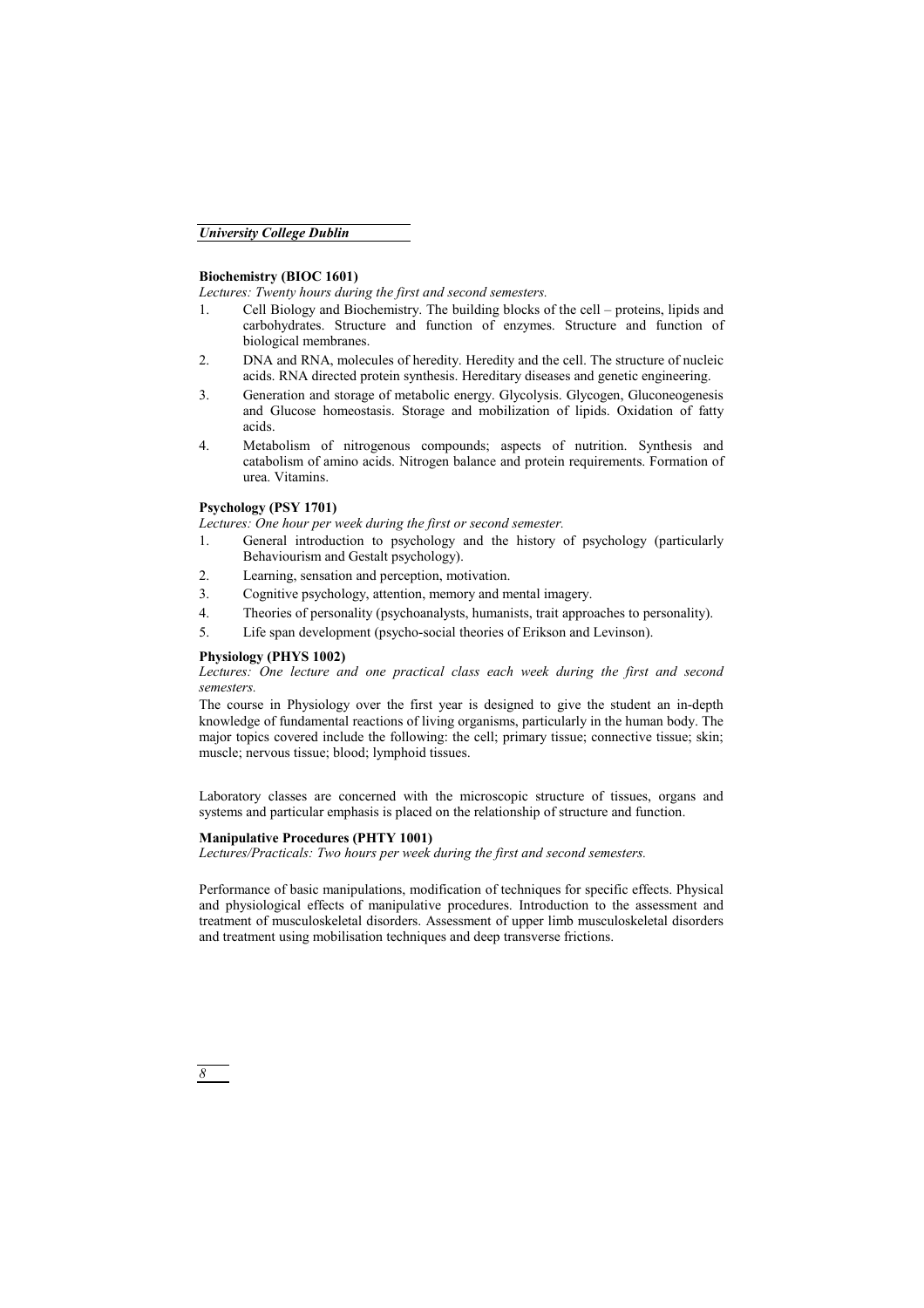#### **Therapeutic Movement (PHTY 1002)**

*Lectures/Practicals/Tutorials: One hour per week during the first and second semesters.* 

Posture Human movement analysis Early mobilisation of joints Muscle strengthening and endurance – Part I Relaxation. Principles of teaching exercise

#### **Introduction to Healthcare Informatics (HCIN 1002)**

*Lectures: Twenty-two in the first semester; associated practicals.* 

Computing skills, word processing, spreadsheets, basic data handling, data storage; PC, floppy, optic, server; library, databases, networks, Internet/Email, electronic texts, graphics, presentation systems; data acquisition; expert systems; diagnostic treatment; hospital information systems, general practice management systems, lab systems; security, data protection, system failure; technology infrastructure, communication methods.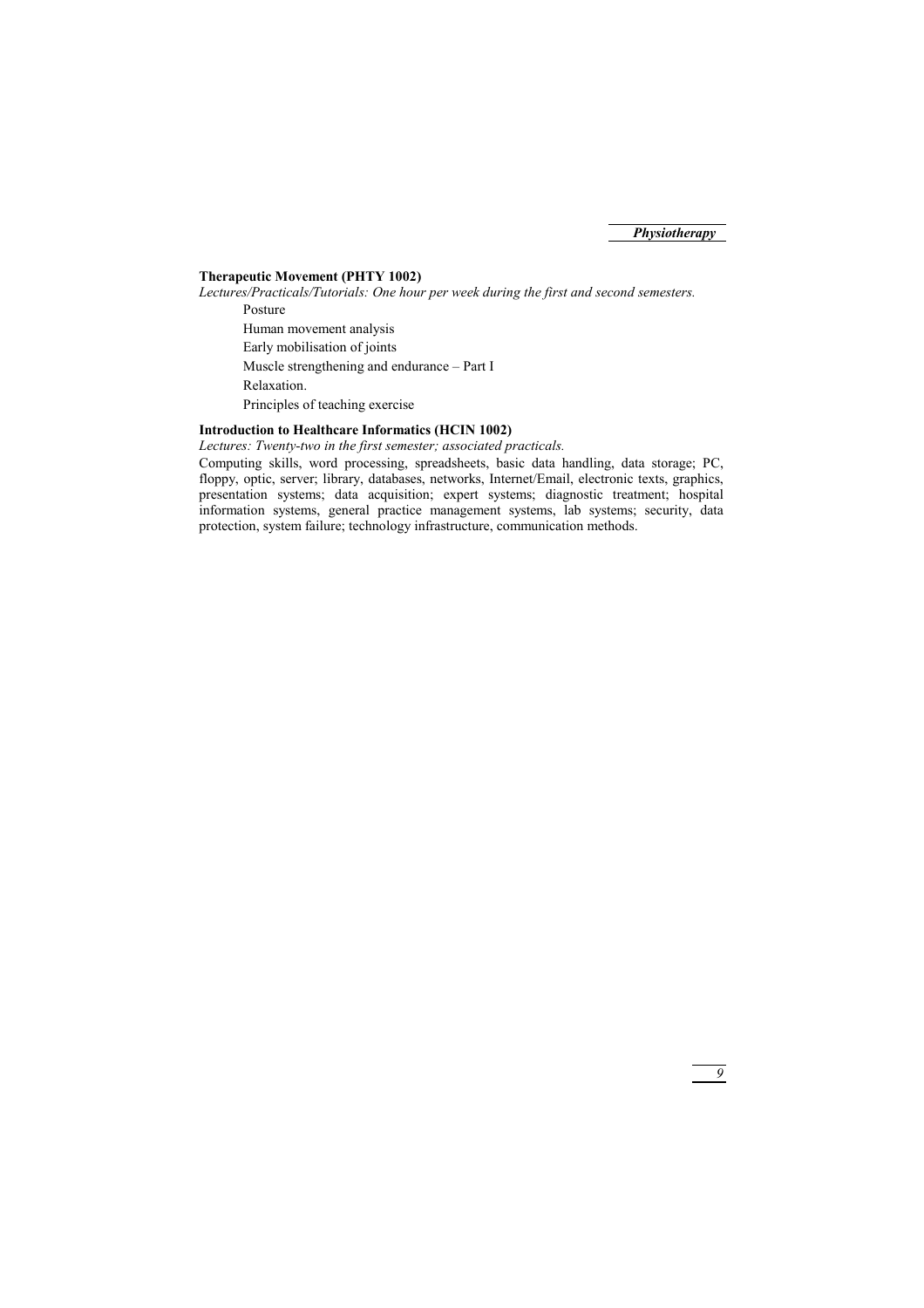### *Second Year*

#### **Anatomy (ANAT 2002)**

Two lectures, two hours practical/dissection class and one applied/functional anatomy seminar per week during the first and second semester.

The course continues from the first year with the emphasis again being placed on functional aspects of the subject. The abdomen, pelvis, perineum, head and neck and central nervous system (CNS) are studied with particular reference to topics of importance to physiotherapists. The study of the CNS includes detailed consideration of the control of motor function.

#### **Physiology (PHYS 2002)**

Lectures: Two lectures and one practical class each week during the first and second semesters.

The course in Physiology over the second year is designed to continue on from the course in first year giving the student an in-depth knowledge of fundamental reactions of living organisms, particularly in the human body. The major topics covered include the following: respiration; blood vessels; circulation; cardiac cycle; systemic circulation; sensory receptors; special senses; motor unit; spinal cord; control of movement; hypothalamic functions; gastrointestinal tract; kidneys; uterus; urinary tract; pregnancy; endocrine system.

Practical classes in the first semester include respiratory function tests, electromyography and exercise. Histology classes in the second semester are concerned with the microscopic structure of tissues; organs and systems and particular emphasis is placed on the relationship of structure and function.

#### **Practice of Physiotherapy (PHTY 2005)**

Lectures: Four lectures per week in the first semester; five lectures per week in the second semester.

Definition of aims, objectives and scope of practice in musculoskeletal disorders. The relationship between pathological changes and clinical signs in a range of disorders to include trauma, orthopaedics, deformities, rheumatology. Preparation for clinical practice, including interviewing patients, identifying problems, taking a reasoned approach to treatment planning. Respiratory and cardiovascular care in routine surgical interventions. Ethical guidelines for clinical practice. Instruments for assessment of health status.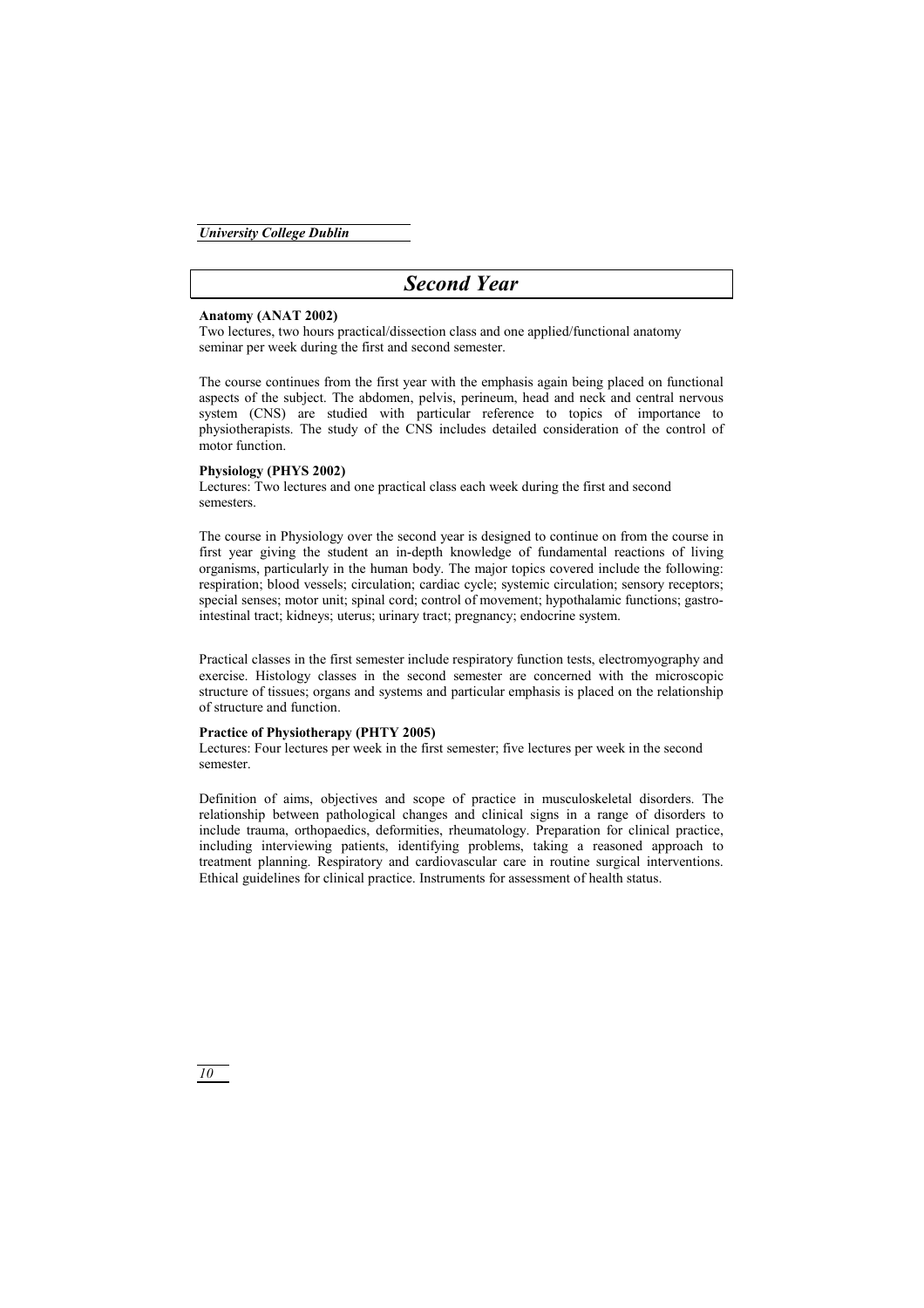#### **Biomechanics and Kinesiology (PHTY 2003)**

*Lectures/Practicals/Tutorials: Two hours per week during the first and second semesters.* 

- 1. Kinematic variables involved in the description of movement such as linear and angular displacements, velocities and accelerations. Relative and absolute spatial reference systems.
- 2. Kinetics: Forces that cause and adjust movement such as muscle activity, gravity, inertia, ground reaction forces.
- 3. Anthropometry: Body segment lengths, centres of gravity of body segments; location of mass centres and centres of rotation of joints; angle of pull of muscles.
- 4. Biomechanics of equilibrium in standing and sequence leading to its attainment.
- 5. Work, kinetic and potential energy.
- 6. Muscle and joint biomechanics: Mechanical characteristics of muscle, both active and passive. Role of articulating surfaces in stabilising joints and limiting ranges of movement.
- 7. Recording systems in current use for measurement of joint range and muscle strength.
- 8. Observation, description, measurement, analysis and assessment of normal locomotion patterns in man.

#### **Therapeutic Movement (PHTY 2002)**

*Lectures/Tutorials/Practicals: Two hours per week during the first and second semesters.* 

Gait training and mobility aids.

Muscle strengthening and endurance – Part II.

Back care and lifting.

Cardiovascular training.

Traction.

Hydrotherapy.

Neurodevelopmental techniques.

#### **Applied Physics and Electrotherapy (PHTY 2004)**

*Lectures/Practicals/Tutorials: Two hours per week during the first and second semesters.* 

Thermal energy. Infra-red radiation, wax, hot packs, short wave diathermy. Muscle stimulating currents. Ultra-sound. Pulsed electromagnetic energy. Application of techniques: Infra-red radiation, wax, hot packs, short wave diathermy. Electrical stimulation of muscle. Therapeutic ultrasound. Pulsed electromagnetic energy.

#### **Manipulative Procedures (PHTY 2001)**

*Lectures/Practicals/Tutorials: One hour per week during the first and second semesters.* 

Assessment of musculoskeletal disorders of the lower limb. Treatment of lower limb musculoskeletal disorders using manual therapy techniques.

Postural drainage, percussion, breathing exercises, active cycle of breathing techniques, suction, IPPR, CPAP, nebulizers, humidification, auscultation and examination.

#### **Basic Medical Procedures (including First Aid)**

*Practicals: Nine hours during the first semester.*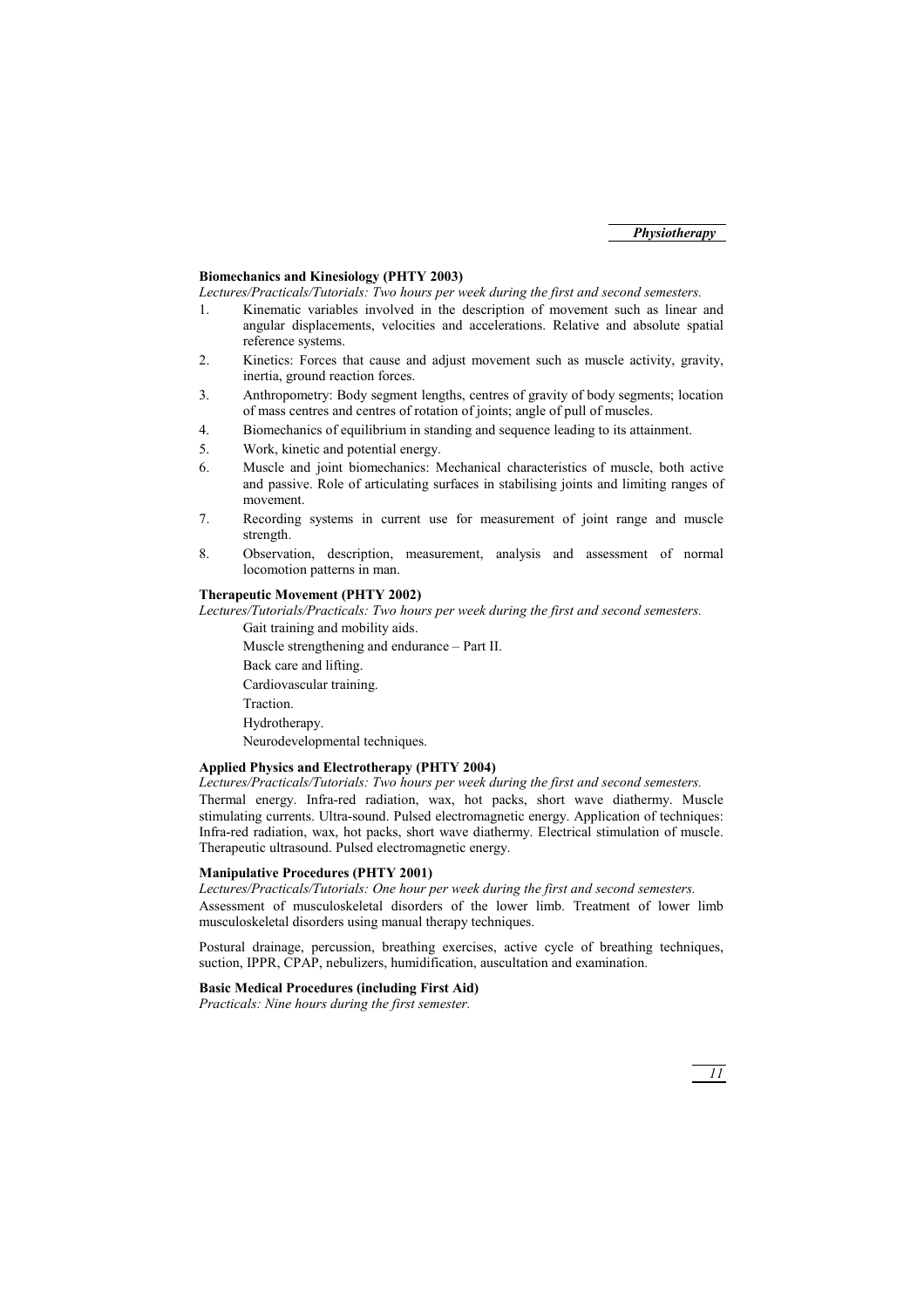### *Third Year*

#### **Practice of Physiotherapy (PHTY 3005)**

*Ninety four hours during the first and second semesters.* 

Women's health, respiratory care and cardio-vascular care. Dermatology, amputations. Neurology, neurosurgery and neuropaediatrics. Peripheral nerve injuries. Burns, geriatrics. Introduction to palliative care.

#### **Biomechanics and Kinesiology (PHTY 3003)**

*Lectures/Practicals/Tutorials: Thirty hours during the first and second semesters.* 

- 1. Biomechanics of loading the vertebral column.
- 2. Validity and reliability of measurement.
- 3. Analysis of deviations from normal locomotion patterns in various pathological conditions.
- 4. Analysis of head and upper limb movements and prehensile function of hand.
- 5. Analysis of occupational and sporting activities.

The courses in Biomechanics and Kinesiology and in Therapeutic Movement are closely related to each other and to the clinical experience which the student obtains during the period of the second year and continuing in the third and fourth years.

#### **Therapeutic Movement (PHTY 3002)**

*Lectures/Tutorials/Practicals: One hour per week during the first and second semesters.*  Balance retraining

Age Related Exercise Therapy

Neurological Exercise Therapy

Muscle Strengthening and Endurance – Part III

Exercise Programme Planning

#### **Applied Physics and Electrotherapy (PHTY 3004)**

*Lectures/Practicals/Tutorials: Two hours per week during the first and second semesters.* 

Cryotherapy. Ultra-violet radiation. Interferential currents, transcutaneous electrical nerve stimulation. Principles of electro-diagnosis. Laser. Biofeedback. Contemporary trends in physiotherapy. Wound management.

#### **Manipulative Procedures (PHTY 3001)**

*Fifteen hours during each of the first and second semesters.* 

Assessment and treatment of neuromusculoskeletal disorders of the cervical, thoracic and lumbar spine and the sacro-iliac joints.

#### **Sociology (SOC 3701)**

*Lectures: Twelve during the first or second semester.*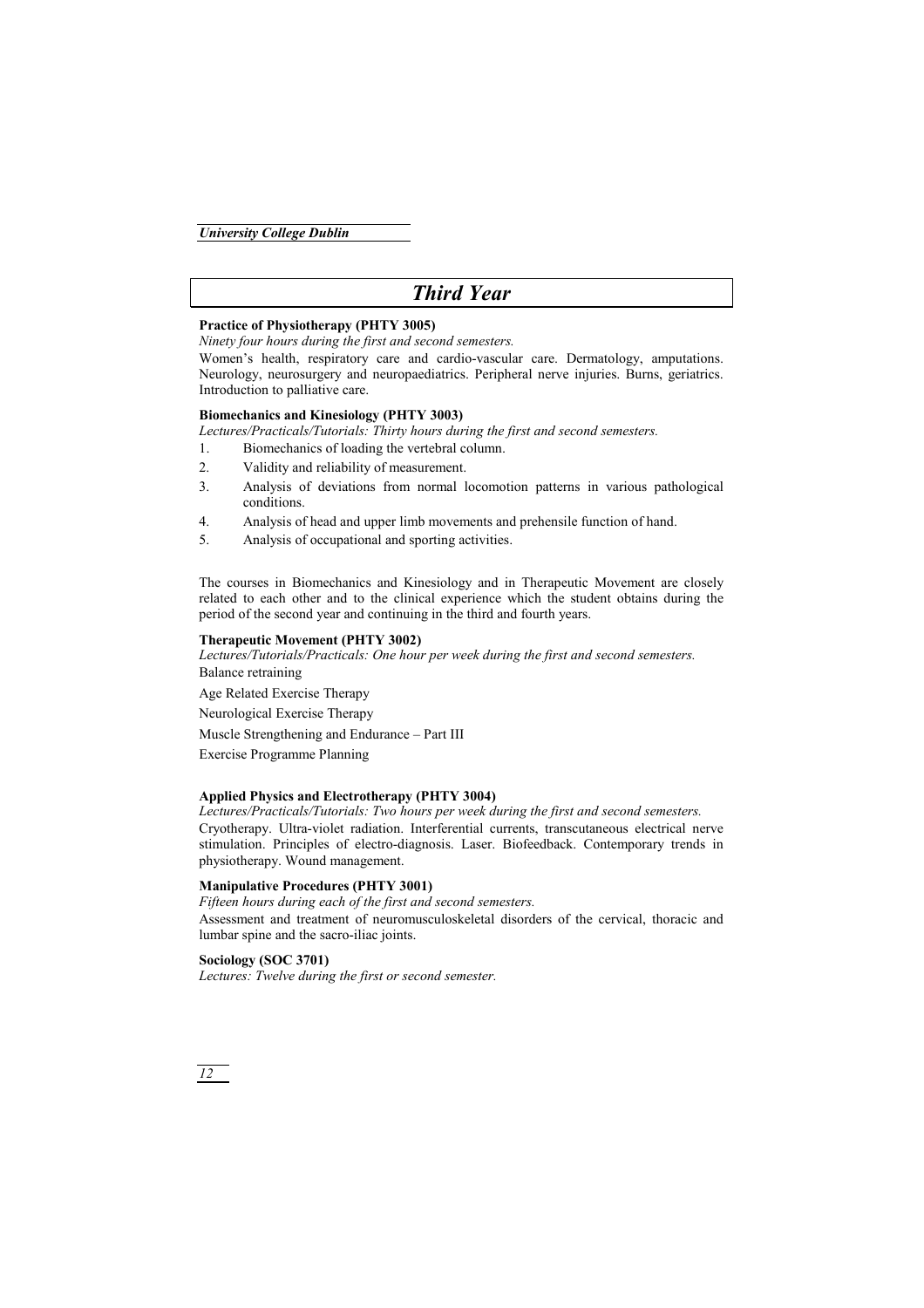#### **Psychology (PSY 3701)**

*Lectures: One hour per week during the first semester.* 

Social psychology attitudes, attribution theory. Pain, stress and coping. Social groups – group structure – conformity, obedience, relationships (social support). Application of social psychology and health (behaviour, bereavement). Therapies: Psychotherapy, behavioural therapy, cognitive restructuring (stress inoculation training).

#### **Epidemiology, Statistics and Research Methods (PHME 3001)**

#### *Epidemiology*

*Lectures: One hour per week during the first semester.* 

Lectures to include:- Natural history of disease and prevention. Concepts and models. Descriptive and analytical epidemiology. Epidemiology of major chronic diseases.

#### *Statistics*

*Lectures: One hour per week during the first or second semester.*  Statistics and vital statistics.

#### *Research Methodology*

#### *Lectures: One hour per week during the second semester.*

Lectures to include:- Design and analysis in biomedical research. Prospective and retrospective studies. Controlled clinical trials and ethics thereof. Clinical measurement, observer, variation, sensitivity and specificity. Computers in medicine.

#### **Clinical Education – Treatment of Patients**

A minimum of 1,000 hours is spent during training treating patients. This commences at the end of the second semester of the second year but the greater proportion of the clinical experience occurs during the third and fourth years. A block of clinical work is done at the end of the second and third academic years during the Summer vacation.

#### **Clinical Attendance**

The attendance of students at clinical courses in the general and specialist hospitals affiliated to the University must be certified before proceeding to the Third University Examination in Physiotherapy.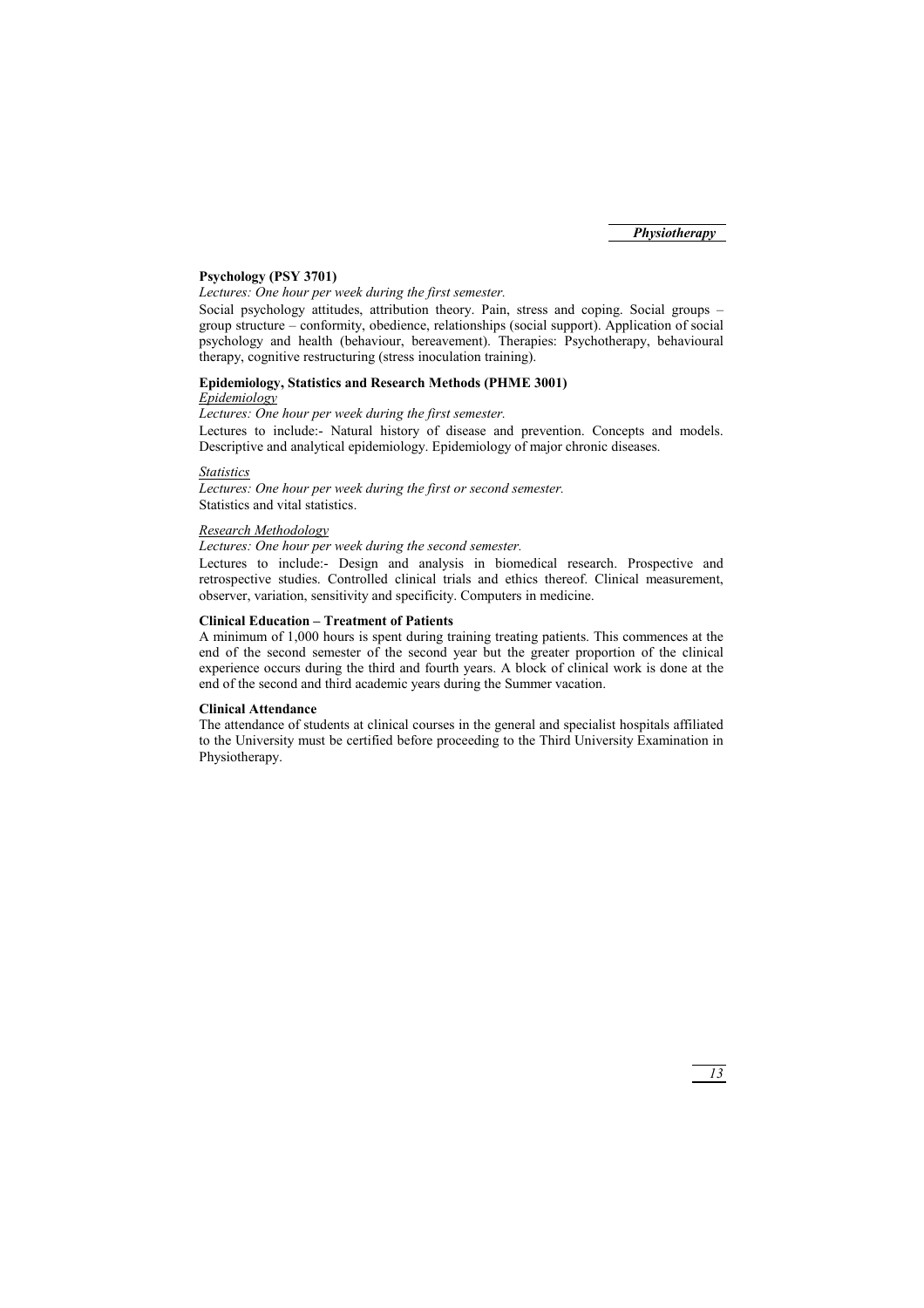### *Fourth Year*

#### **Psychiatry (PSY 4001)**

*Lectures and Clinical Presentations: Sixteen hours during the first semester or second semester.* 

Adult and child psychiatry – classification. Chronic illness. Dying and bereavement, psychiatric disorders and treatments and response to physical illness. Personality disorders. Drug abuse, psychiatric disorders in childhood. Effects of hospitalisation. Assessment. Clinical presentations.

#### **Practice of Physiotherapy (PHTY 4004)**

*Lectures, seminars and clinical presentations: 110 hours during the first and second semesters.* 

Loss and grief in physiotherapy practice. Rehabilitation for survivors of torture. Physiotherapeutic management of pain. Performance related and health related fitness including sports injuries and fitness evaluation. Sports medicine. Advanced studies in gerontology. Physiotherapy in industry. Clinical Reasoning in Manual Therapy. Advanced Mobilising Techniques. Clinical presentation of patients

#### **Legal Medicine (FMED 4002)**

#### *Ten lectures and two seminars during the first semester.*

The course is particularly concerned with the areas of medical law and ethics as applied to physiotherapy. The aim is to give the student physiotherapist a working knowledge of medico-legal matters pertinent to present-day and future clinical practice, including the legal and ethical obligations of the practising physiotherapist.

Topics covered include: Introduction to medical law and ethics; basic legal concepts and the Court system; physiotherapists' legislation and registration in Ireland and the European Union; legal framework for the physiotherapist-patient relationship; basic concepts in professional negligence; patient consent to diagnosis, investigation and treatment; communications and preventive medical law; medical records and confidentiality; data protection legislation; structure and functions of the Irish Society of Chartered Physiotherapists; codes of ethics, physiotherapists' code of conduct; medico-legal reports, expert witness and the Court appearance; contracts of employment, trade union law and partnerships in private practice.

#### **Orthotics (PHTY 4005)**

*Lectures/Tutorials/Practicals: Ten hours during the second semester.* 

Common orthotic devices used in the upper and lower limbs. Normal biomechanics and pathomechanics of the foot and ankle. Use of functional foot orthoses in the treatment of symptoms caused by the common foot deformities. Principles and practice of taping techniques.

#### **Management (BMGT 3046)**

*Lectures/Seminars/Project: Twelve hours during the second semester.* 

History of the health service, Department of Health requirements, review of health economics. The management and business world – planning, organisation, controlling, leadership, communication skills, budgeting.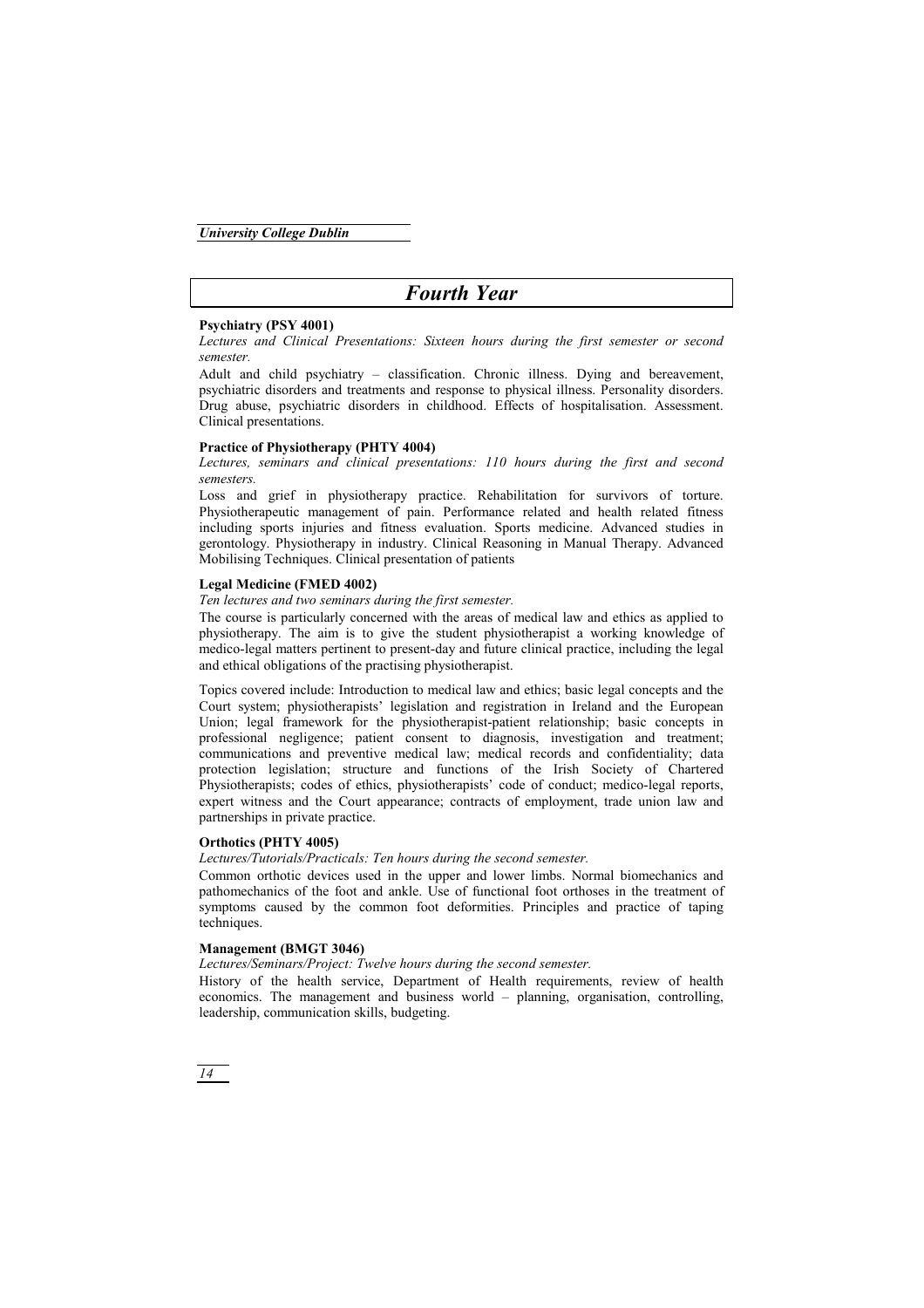#### **Clinical Attendance**

The attendance of students at clinical courses in the general and specialist hospitals affiliated to the University must be certified before proceeding to the Fourth University Examination in Physiotherapy.

#### **Minor Dissertation (PHTY 4100)**

Each candidate will have to present a minor dissertation.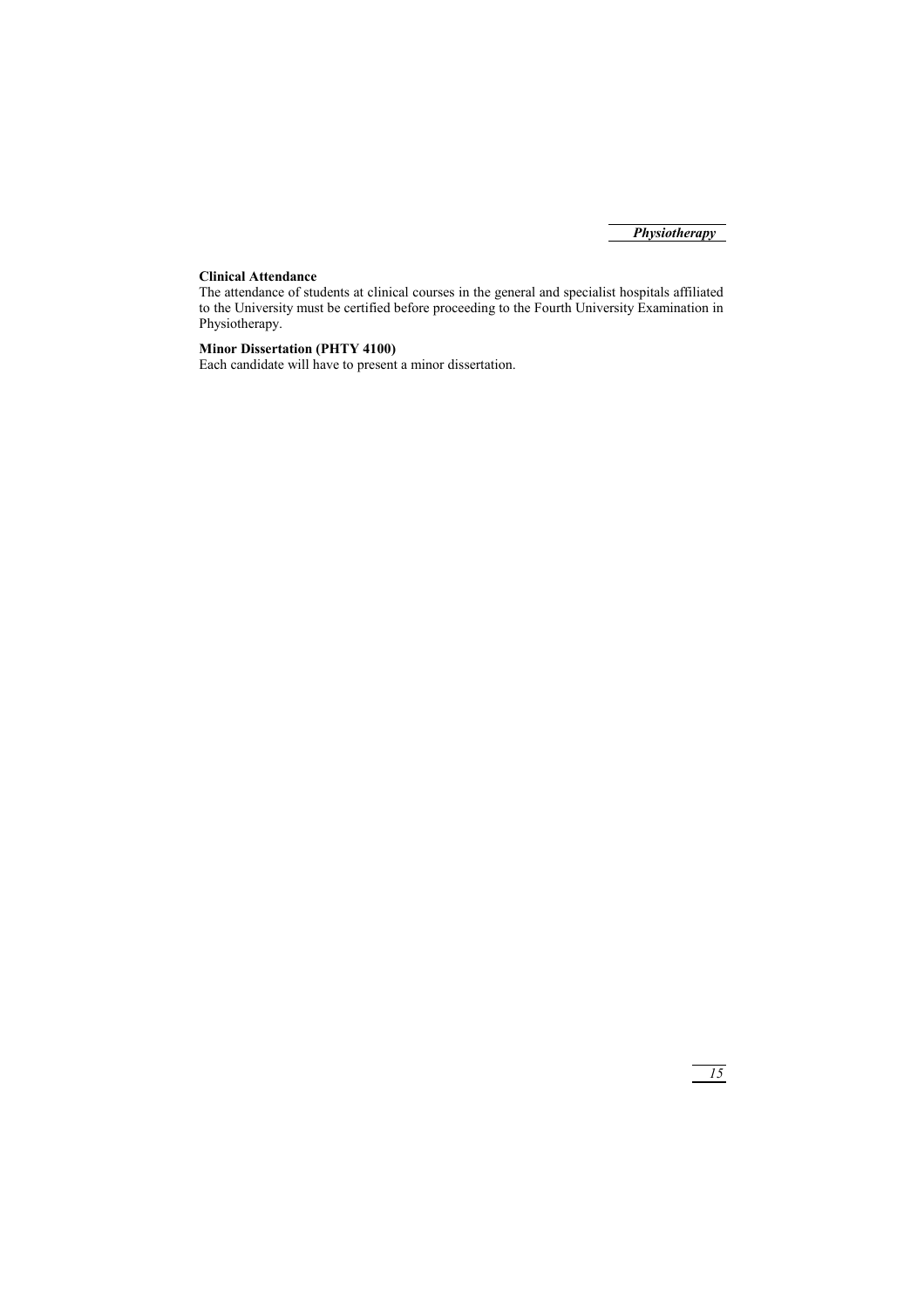### **Postgraduate Programmes**

### *Higher Diploma in Healthcare (Acupuncture)*

#### **Programme Code MDHDP0037**

The Higher Diploma in Healthcare (Acupuncture) is a 2-year part-time postgraduate programme designed to assist physiotherapists, particularly those working in the areas of musculo-skeletal and sports physiotherapy, to employ acupuncture as an adjunct to other forms of treatment. Candidates who have obtained a degree of BSc (Physiotherapy) or the MB, BCh, BAO of the National University of Ireland, with a minimum of two years postqualification experience, or other healthcare personnel and professionals with a basic qualification in one of the health sciences or who hold such other qualification as may be approved by the Faculty of Medicine shall be eligible to enter for the Higher Diploma in Healthcare (Acupuncture).

#### **Course Structure**

The course provides training in Acupuncture for physiotherapists, medical practitioners and other health professionals working in the area of musculo-skeletal disorders. The skills learned provide the basis for safe and effective treatment within the healthcare system. The aim is that the knowledge and skills required can be applied to the improvement of patient care and to healthcare delivery in general. The course will be part-time over two years and will consist of lectures, tutorials and practical/laboratory sessions. The syllabus of courses offered in each year of study will include:

#### **Year 1**

Theory of Acupuncture, Study of Point Finding, Diagnosis, Case Studies.

#### **Year 2**

Scientific Theory, Ear Acupuncture, Meridial Networks, Disease Syndromes.

#### **Examinations**

The examinations for the Higher Diploma in Healthcare (Acupuncture) will consist of the following:

- 1. A written examination at the end of Years 1 and 2
- 2. A clinical and oral examination
- 3. Three case studies

Candidates must pass the Year 1 written examination before commencing Year 2.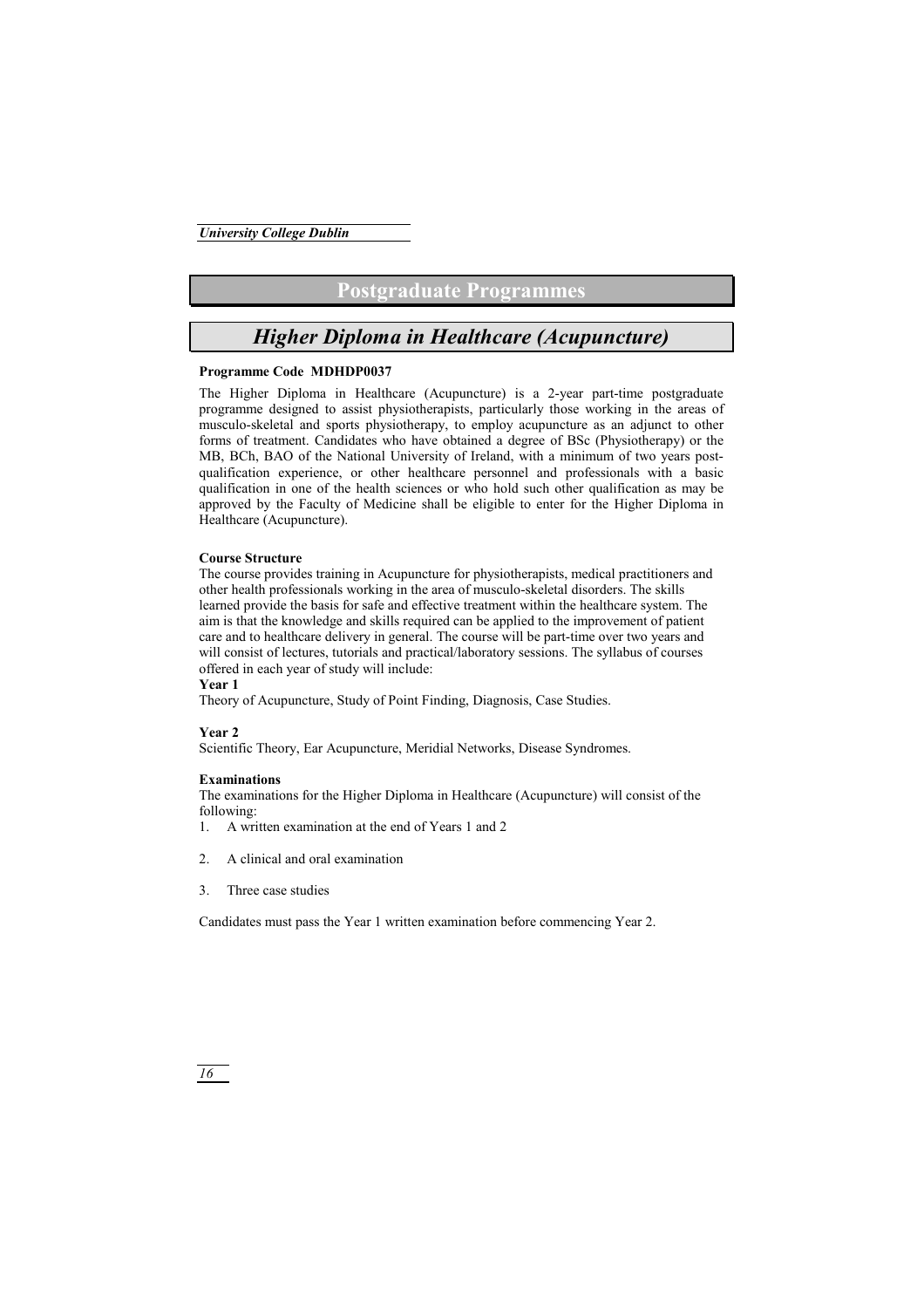### *Certificate in Outcome Assessment in Motor Disability (Web Based Distance Learning)*

The certificate in Motor Disability is a one-year part-time postgraduate programme. The course is delivered entirely on the Web.

The course provides training in valid standardised and reliable motor disability testing for healthcare professionals to aid evaluation and communication of the effectiveness of treatment. It consists of standardised and validated measures to be used before and after treatment. The objective is to encourage transparency in the communication of the effects of treatment in patients with motor disability. The course has a total student workload of 90 hours and is divided into 10 units.

Entry Requirements: The course is open to physiotherapists, doctors, bioengineers and nurses and to other healthcare personnel who hold such other qualifications as may be approved by the Medical Faculty.

Examination by multiple choice questionnaire, by essay and the clinical laboratory record will take place on the web at the end of each unit.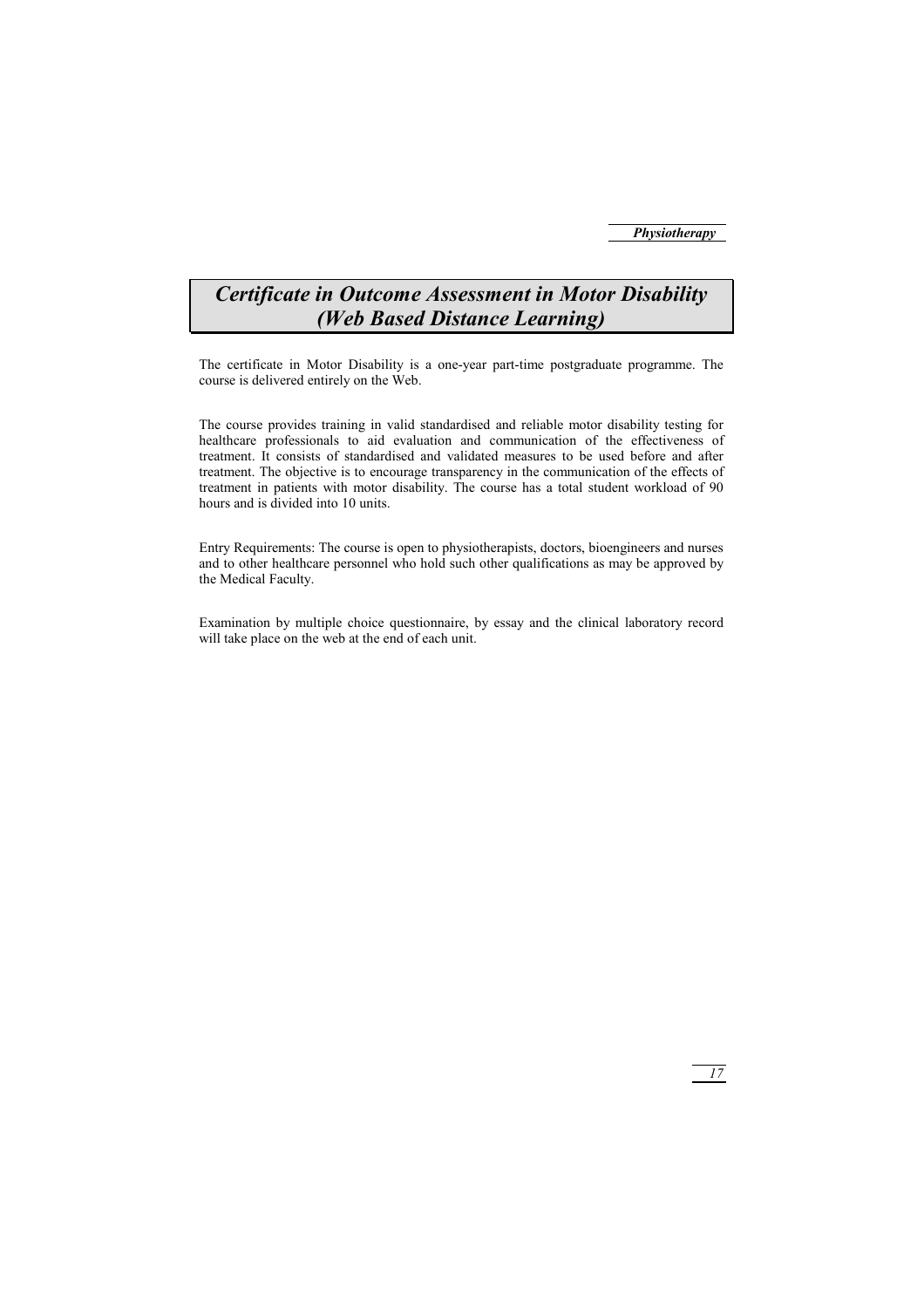### *Degree of Master of Science (MSc)*

Candidates who have obtained the Degree of BSc (Physiotherapy) from the National University of Ireland, or other primary degree or other qualification deemed equivalent by the Faculty of Medicine, and who wish to obtain further postgraduate training in their chosen branch of allied subjects related to Medicine, with particular reference to the academic and research aspects, shall be eligible to enter for the Degree of MSc. The Degree may be obtained by thesis (Mode I) or by examination (Mode II).

### *MSc Degree by Thesis (Mode I)*

Candidates must attend for at least three terms and carry out research under the direction of the professor (or university lecturer) in the subject concerned. The thesis presented by the candidate is to embody the results of this research. The Faculty may approve of the work being carried out elsewhere under the direction of the professor (or university lecturer) in the subject concerned.

Candidates may be required to pass an oral examination in the subject matter of the thesis if the examiners so decide. Three copies of the thesis must be lodged with the Supervisor of Examinations, University College Dublin, on or before the date fixed by the university.

### *MSc Degree by Examination (Mode II)*

#### **Programme Codes MDMXF0027 and MDMXP0009**

The course will be full-time, covering twelve months, or on a part-time basis over at least two years. It will be divided into Section A and Section B. Section A will be aimed at that aspect of Medicine, or allied subjects related to Medicine, and will be directed by the relevant department. The student will follow the teaching programme made available, including lecture demonstrations in research techniques and will take part in the teaching of undergraduate students. Section B will consist of a research project and thesis. The examination for Section A may be held in June or September.